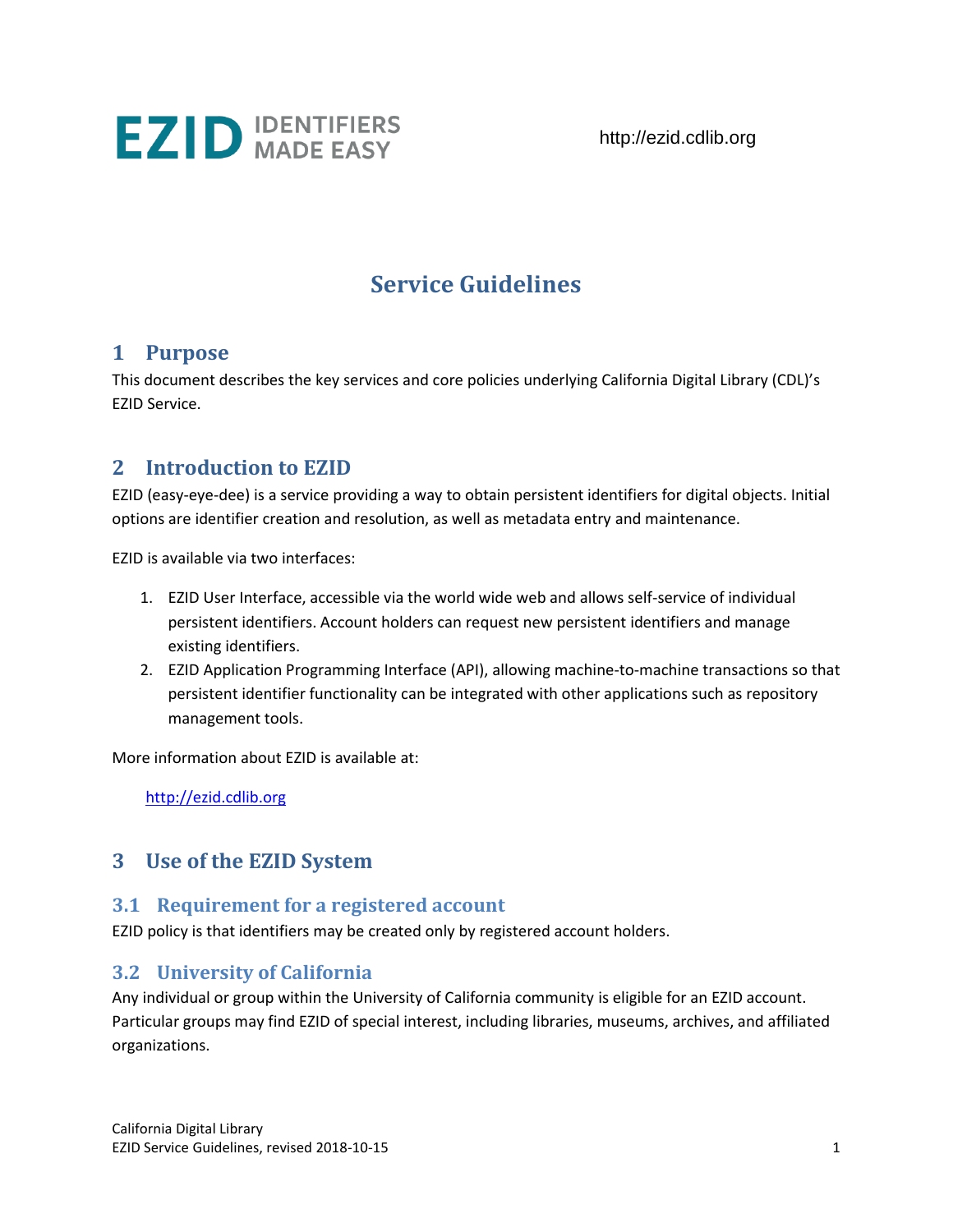#### **3.3 External users**

Any group, institution or group of institutions is eligible for an EZID account for ARK services.

### **3.4 About EZID User Groups**

EZID uses groups in three ways. First, if an individual member of a group is no longer active, for whatever reason, the EZID group is obligated to maintain identifiers created by its members, and to assist in identifying new owners as needed. By policy, the group inherits the responsibility for maintaining identifiers created by its members.

Second, the EZID group is also the mechanism by which the EZID system controls the categories of identifiers (the "prefix") an individual member can make using EZID.

Lastly, we can use the group record information for contact and billing purposes. See section 5.5, Financial Responsibilities.

## **4 CDL's Responsibilities**

### **4.1 Administration of Service**

EZID staff will provide an EZID login and password to access features of EZID. We may disable or prohibit EZID access immediately without prior consent to any username/password whose activity may reasonably represent a breach of service guidelines. The EZID account holder will have thirty (30) days to remedy any breach of Agreement and must do so before we restore access to the disabled username/password. During this period, we will conduct an investigation into the incident to ensure proper handling of any identifiers created during the suspected period.

### **4.2 Service Availability, Monitoring, and Technical Support**

California Digital Library will make good faith efforts to ensure the availability of EZID. We will notify account holders of both scheduled and unscheduled downtimes whenever possible. EZID service may occasionally be suspended or interrupted for routine server maintenance. We will discuss any outages that are major or that are planned for times outside of our regular service window using the EZID-L listserv. See Section 4.2.2 below for the Scheduled Service Window.

**NOTE:** the EZID service for managing identifiers populates and updates the databases of both the N2T and DOI/Handle resolver services. Availability of the resolver services is independent from availability of the EZID identifier management service. If EZID service is interrupted, this does not cause or indicate a service interruption of the resolver services.

#### **4.2.1 EZID Dependencies on Third Parties**

EZID's DOI services are dependent upon services provided by two external entities:

- DOI Registry services—DataCite, headquartered at the German National Library of Science and Technology (TIB)
- DOI Resolution services-- International DOI Foundation (IDF) and the Handle System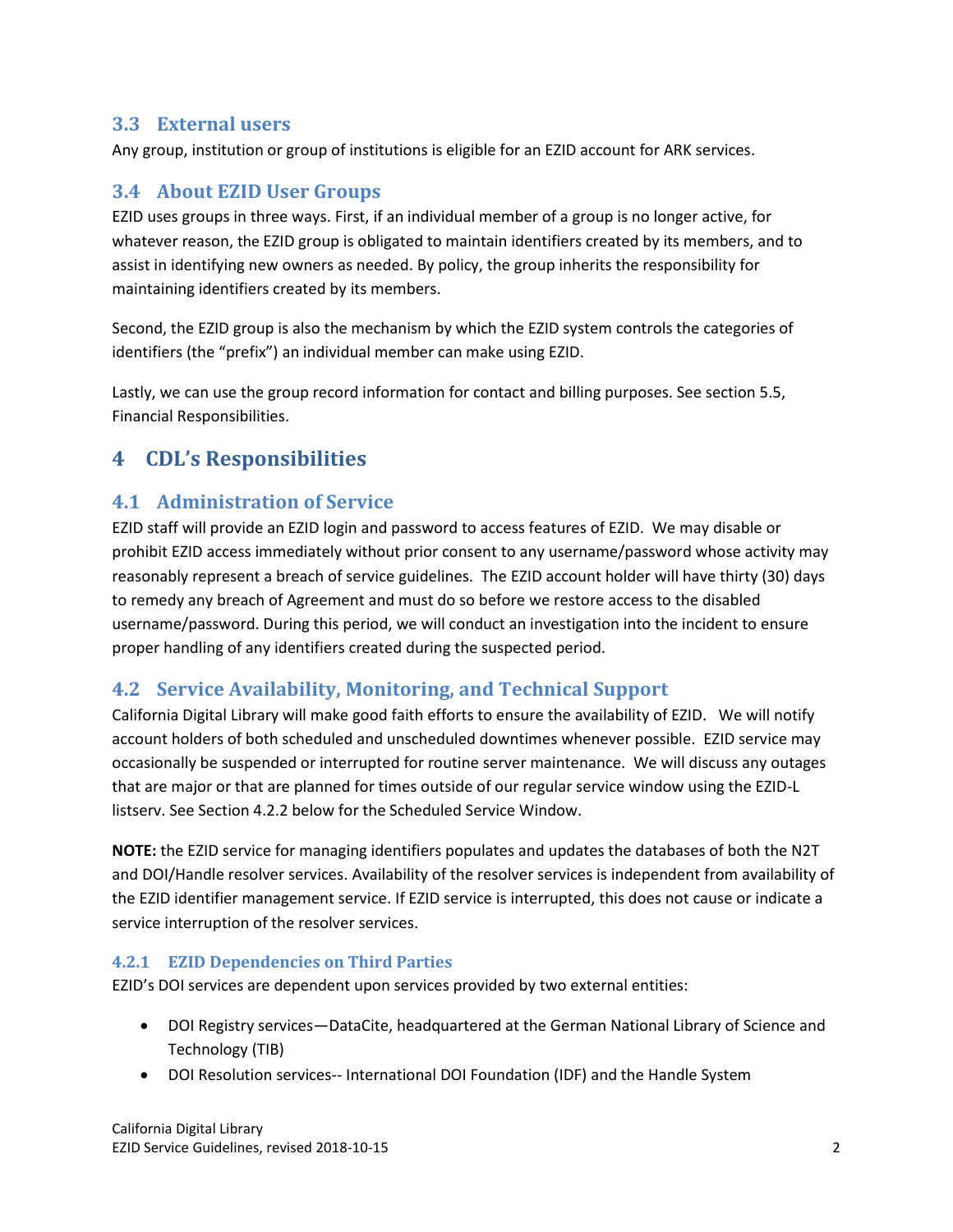Every effort will be made to insulate EZID users from any possible interruptions of service that might occur on the part of these third parties. For more information on the TIB's infrastructure, see section 4.3 below.

#### **4.2.2 Weekly Scheduled Maintenance Window**

EZID has a regularly scheduled maintenance window on Thursday morning for 1 hour, from 05:00 to 06:00 Pacific, UTC-08:00 (standard time), UTC-07:00 (daylight savings).

#### **4.2.3 Communication Regarding Unscheduled Systems Downtime**

When the EZID staff detects downtime of critical EZID components, we will post a message as soon as possible to the EZID Status Blog, which is available via RSS feed. To subscribe, go to: [http://ezidstatus.wordpress.com/feed/.](http://ezidstatus.wordpress.com/feed/) We will provide information to EZID users once the incident has been resolved. If the outage occurs during regular hours of operation in California, we will provide information within 24 hours. If the outage occurs outside of regular business hours, we will provide information within 24 hours after reopening.

#### **4.2.4 Technical Support Procedures**

If a problem is encountered with either the EZID User Interface or the API that is not addressed by the online help or the API documentation, please submit an inquiry or report via email t[o ezid@ucop.edu.](mailto:ezid@ucop.edu)

EZID staff will follow-up by close of the following business day, gathering pertinent information, including incident details and email address if unknown. When the problem is diagnosed and resolved, the reporting individual will be contacted. If the solution is of general interest, the information will be shared using the EZID-L listserv.

### **4.3 Security, backup**

California Digital Library (CDL) manages its underlying IT infrastructure according to higher education industry standards for continuity and security. Practices include system resource monitoring, high availability configuration, regular auditing and operating system updates and change management controls, and intrusion detection and electronic access controls in three distinct environments: development, testing, and production.

The CDL Information Technology Security Guidelines & Baseline Supporting Practices are available for inspection: <https://cdlib.org/about/policies-and-guidelines/information-technology-guidelines/>.

The German National Library of Science and Technology (TIB) in Hannover, Germany, is the Business Office Manager for DataCite. Currently the primary Handle Servers at TIB and Swiss Federal Institute of Technology (ETH), Zurich, store the core registration records. There is a mirror run by the Corporation for National Research Initiatives (CNRI), in Reston, VA. DataCite technical staff members guarantee a minimum of 24/5 service reliability of the resolution and registration infrastructure.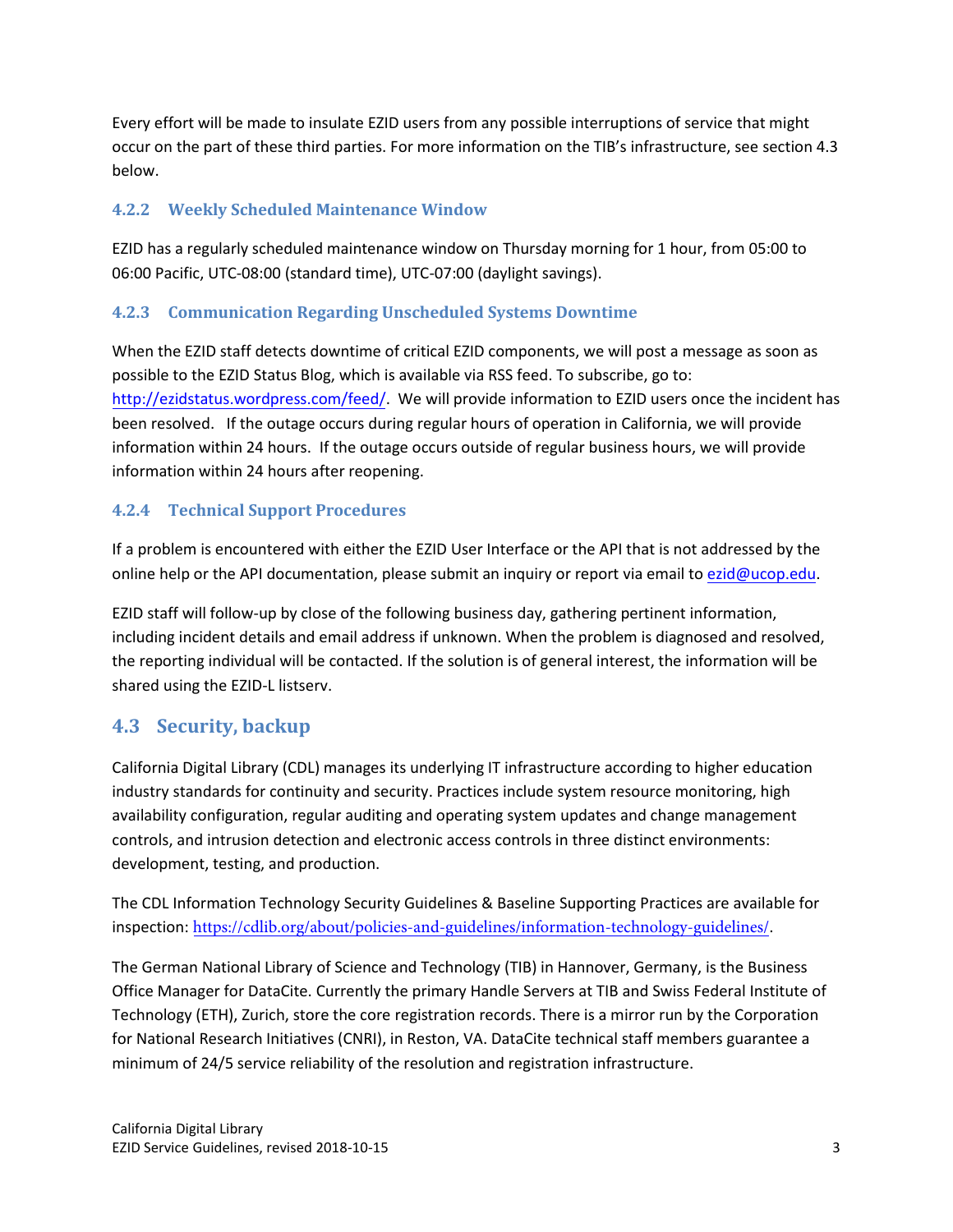### **4.4 Privacy**

EZID complies with CDL's Privacy Policy [\(http://www.cdlib.org/about/privacy.html\)](http://www.cdlib.org/about/privacy.html) concerning collection and retention of personally identifiable information. In practice, this means the following:

- We minimize the information that is collected about each account. Account holders need to be aware that the EZID User Interface does display identifier ownership, indicated by account name. Therefore if the account name has any personally identifiable embedded in it, that information is available to others. Account holders are responsible for considering any privacy implications of choosing a personally identifiable account name.
- We retain account information pertaining to our business relationship in a secure directory system for the length of our business relationship with the account holder. See Section 4.3 Security for more information about security.

### **4.5 User training and support**

EZID staff will provide the EZID account holders with training materials and email help-desk support for the use of the EZID. We are responsible for providing user training, documentation and support in various forms, including:

- Documentation, including FAQ: [https://ezid.cdlib.org/learn/#04](https://ezid.cdlib.org/learn/%2304)
- Webinars and presentations[: https://ezid.cdlib.org/learn/#06](https://ezid.cdlib.org/learn/%2306)
- Discussion on EZID-L@LISTSERV.UCOP.EDU

### **4.6 Rights/Intellectual Property**

EZID staff and CDL make no claims of ownership about identifiers or metadata entered into EZID.

Ownership of the identifiers is determined by EZID account and group. See section 3.4 above for more information about EZID groups.

The EZID account holder must have the authority and right to provide access to the digital object registered with EZID.

### **4.7 Data portability**

*What we store:* EZID stores the identifier string and its metadata. Internally-generated metadata about each identifier is also stored.

*What we do not store:* To protect account access, EZID does not store passwords except in encrypted form via a one-way hash.

*What can be retrieved and how:* An account holder can retrieve all stored data for owned identifiers by using the API. The methods for doing so are included in the API documentation: <http://ezid.cdlib.org/doc/apidoc.html>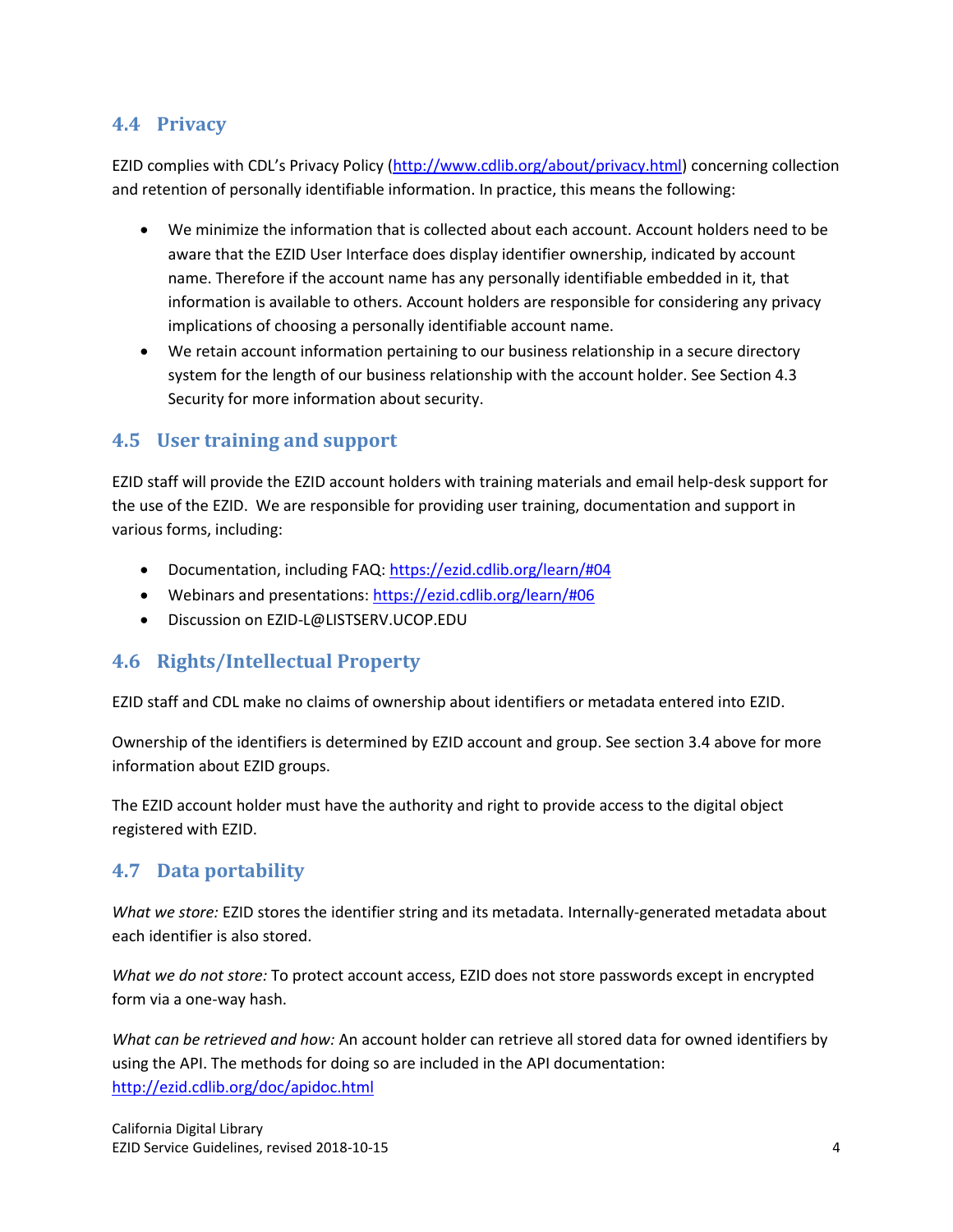### **4.8 Abandoned identifiers**

Abandoned identifiers are those identifiers that are no longer being maintained. If EZID staff identifies this situation, and determine that an account is no longer active, the EZID group is obligated to maintain identifiers created by its members. If the owner group is no longer active, EZID staff may assign a new owners and owner groups to the group's identifiers, or may return a "tombstone" page. A tombstone page is a web page returned for a resource no longer found at its target location of record. The tombstone may provide "last known" metadata, including the original owner.

# **5 Account holder responsibilities**

### **5.1 EZID account security**

An EZID account holder may not provide his or her login and password to any third party. If an account holder's password has been compromised for any reason, it should be changed immediately.

### **5.2 Location metadata maintenance**

EZID provides account holders with a clickable reference for an object. If that object is moved from the location indicated when the registration occurred, it is the account holder's responsibility to update the metadata associated with the permanent ID. As long as this maintenance is done, the clickable reference will always work. Use EZID to perform this maintenance.

### **5.3 Requirements for DOIs**

The following provisions apply when the EZID account holder requests DOIs, which EZID currently obtains from DataCite.

*Data Persistence:* By requesting DataCite DOIs, the EZID account holder is expected to ensure that objects assigned DOIs are stored and managed such that persistent access to them can be provided as appropriate and to maintain all URLs associated with the DOI.

*Metadata:* When requesting a DOI, the EZID account holder will:

- ensure they have the authority to make available the metadata for the object to which they are assigning an identifier;
- **•** provide, at minimum, the mandatory metadata as defined in the [DataCite Metadata Schema;](http://schema.datacite.org/)
- agree to make the metadata freely available for discovery purposes barring a business reason prohibiting this, in which case the account holder agrees so to mark the metadata;
- and ensure that the URL assigned to the identifier provides users with the necessary information for making meaningful use of the data; often this will be in the form of a landing page as indicated below.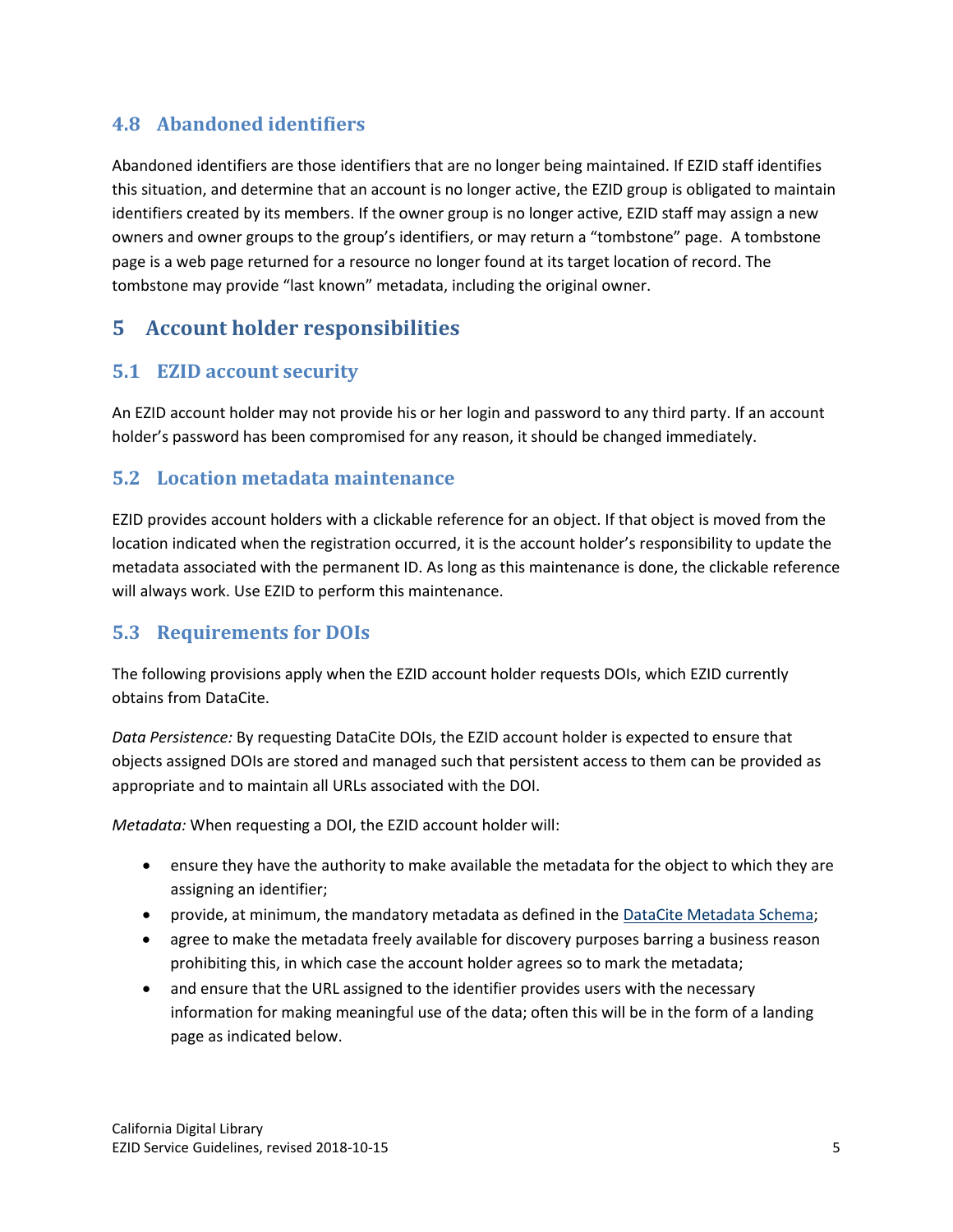*Note:* Clients should make use of the most current DataCite schema available at the time of DOI registration. If new metadata requirements are introduced after the creation of the DOI, the DOI will be unaffected until such time as its target URL or metadata is updated. At that point in time, any new requirements will have to be met.

*Landing Pages:* It is best practice to have a landing page for all registered data. A landing page is mandatory under the following conditions:

- for any data that cannot be viewed using standard desktop software (eg. .xls, .pdf, .txt, etc.)
- for any data that has restricted access.

All landing pages must be publicly accessible. All links on the landing page are expected to be up-to-date and functional. The landing page typically contains one or more of the following:

- full citation of the data
- statement on access to the data (such as a link to the data or usage restriction information)
- associated metadata
- information, software, or context required for unpackaging, reading and interpreting the data

In the case that data becomes unavailable, the EZID User is responsible for either presenting a landing page that provides information about the reason for removal or unavailability, or changing the identifier's EZID status to "unavailable" and providing a reason. If the latter choice has been made, the identifier will resolve to an EZID-supplied "tombstone" page displaying the last known metadata about the registered object as well as the reason.

### **5.4 Best Practices for ARKs**

The following provisions apply when the EZID account holder requests ARKs.

*Data Persistence:* By requesting ARKs, the EZID account holder is expected to maintain all URLs associated with the ARK and to ensure that objects assigned ARKs are stored and managed such that persistent access to them can be provided, as appropriate.

*Metadata:* When requesting an ARK, the EZID account holder will:

- ensure that the object owners and providers implicitly or explicitly consent to the account holder's provision of metadata;
- make a best effort to supply the [Electronic Resource Citation \(ERC\)](http://dublincore.org/groups/kernel/spec/) or "Dublin Kernel" metadata for every ARK, requiring values for
	- o *who* a person or party responsible for creating the content or making it available
	- o *what* a name or title for the object
	- o *when* a date important in the object's lifecycle (created, modified, etc.)
	- o *where* the target URL (see below)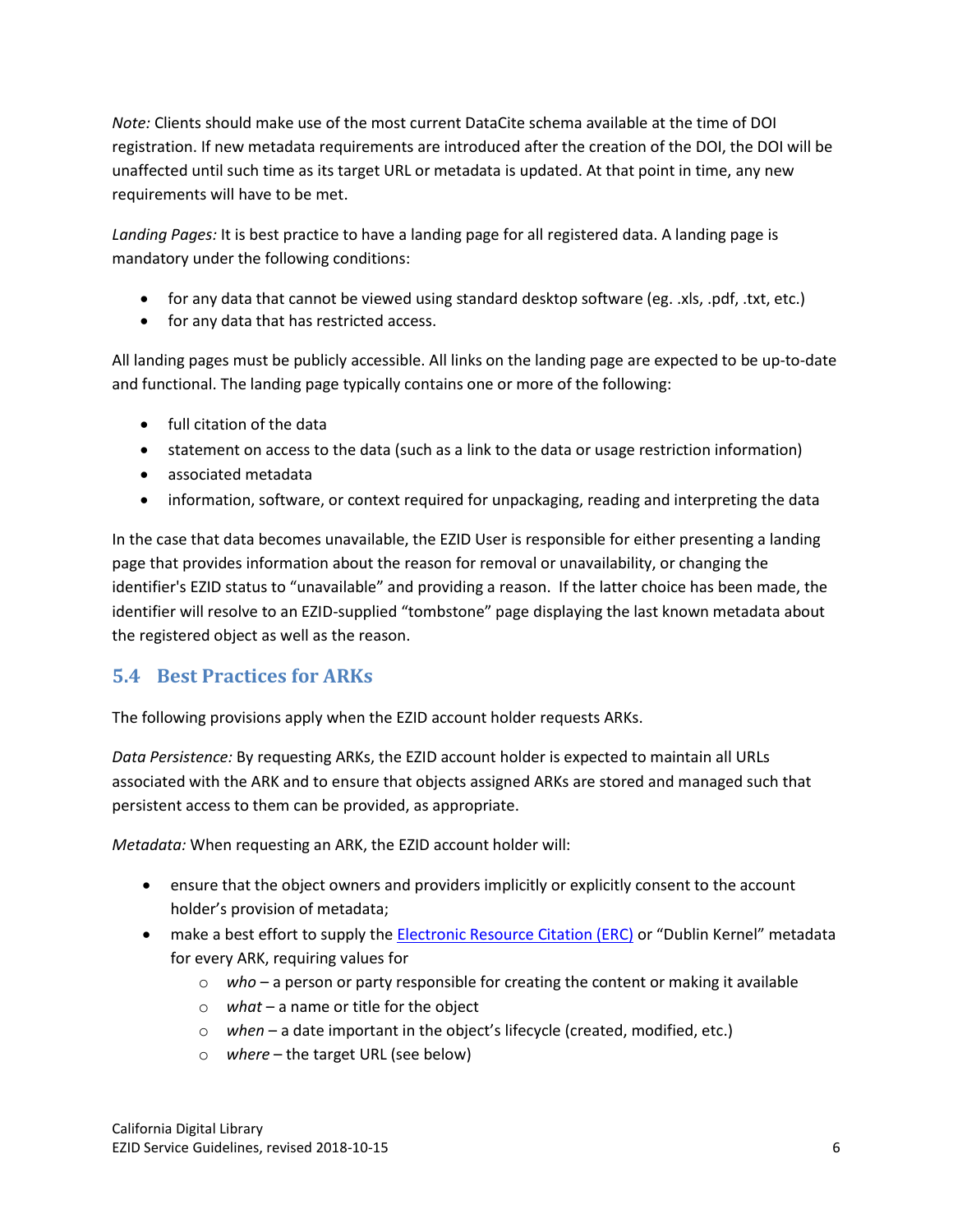- where possible, make values *sort-friendly*, as in, "van Gogh, Vincent," "Hu Jintao," and "Health and Human Services, Department of";
- where a required value is missing, use one of the special Dublin Kernel missing values, such as, (:unac) temporarily inaccessible (:unal) unallowed, suppressed intentionally (:unap) not applicable, makes no sense (:unas) value unassigned (e.g., Untitled) (:unav) value unavailable, possibly unknown (:unkn) known to be unknown (e.g., Anonymous, Inconnue) (:none) never had a value, never will (:null) explicitly and meaningfully empty (:tba) to be assigned or announced later
- agree to make the metadata freely available for discovery purposes, barring a business reason prohibiting this, in which case the account holder agrees so to mark the metadata;
- ensure that the identifier's target URL provides users with the necessary information to make meaningful use of the data; often this will be in the form of a landing page as indicated above.

*Target URLs*: It is strongly recommended that a URL be provided for each registered object, unless the identifier is being requested as "reserved." If the target URL is not supplied, the default target is the EZID page describing the identifier itself (which may make sense for non-reserved ARKs identifying vocabulary terms, people, or organizations).

*Note:* the landing page recommendation above is weaker for ARKs than for DOIs.

In the case that data becomes unavailable, the EZID User is responsible for either presenting a landing page that provides information about the reason for removal or unavailability, or changing the identifier's EZID status to "unavailable" and providing a reason. If the latter choice has been made, the identifier will resolve to an EZID-supplied "tombstone" page displaying the last known metadata about the registered object as well as the reason.

### **5.5 Account holder software integration**

Users of the EZID API should ensure that any software integrated with EZID is designed to tolerate service unavailability.

### **5.6 Financial responsibilities**

California Digital Library operates EZID on a cost recovery basis. Each EZID account holder will execute a Service Agreement detailing the financial responsibilities associated with the account.

### **5.7 Persistent Identifier Strings**

Identifiers that have repeated adjacent slashes (e.g., doi:10.1234/foo//bar) or a trailing slash (e.g., doi:10.1234/foo/bar/) are not allowed. The reason is that, due to URL syntax rules (RFC 3986), such identifiers cannot be directly embedded in the URLs used to operate the EZID API, the DOI resolver (dx.doi.org), and other systems.